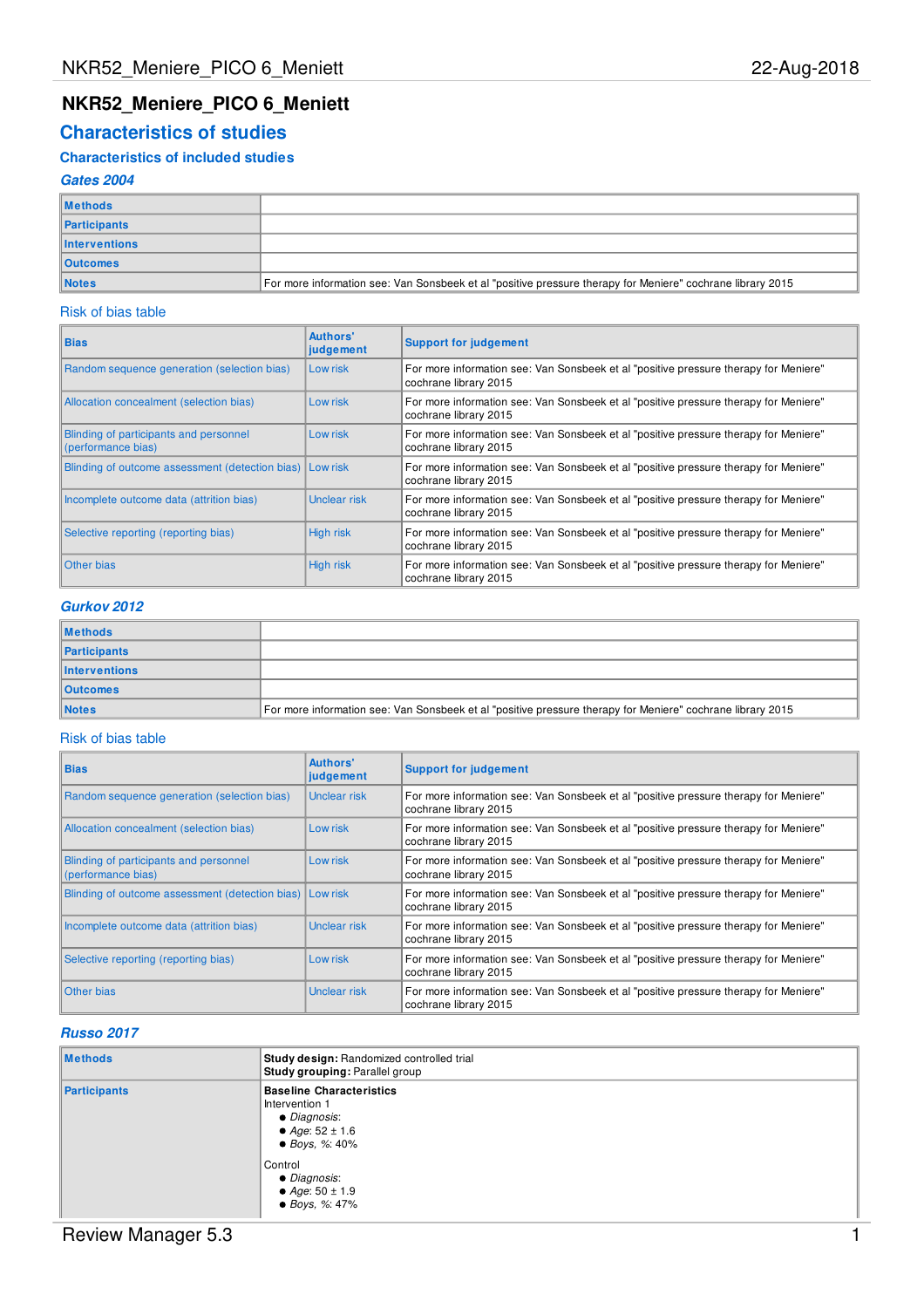# NKR52\_Meniere\_PICO 6\_Meniett 22-Aug-2018

|                      | Overall<br>• Diagnosis:<br>$\bullet$ Age:<br>$\bullet$ Boys, %:                                                                                                                                                                                                                                                                                                                                                                                                                                                                                                                                                                                                                                                                                                                                                                 |
|----------------------|---------------------------------------------------------------------------------------------------------------------------------------------------------------------------------------------------------------------------------------------------------------------------------------------------------------------------------------------------------------------------------------------------------------------------------------------------------------------------------------------------------------------------------------------------------------------------------------------------------------------------------------------------------------------------------------------------------------------------------------------------------------------------------------------------------------------------------|
|                      | Included criteria: All patients were adults over 18 years old age, affected by a stage 2, or greater, unilateral definite<br>Menière's disease, according to the AAO-NHS criteria 2. They were included if they experienced at least two episodes of<br>rotatory vertigo in the preceding two months (vertigo lasting at least 20 minutes, with a free interval of 12 hours), with or<br>without associated tinnitus, and/or a sensation of fullness in the ear. Moreover, the impact of vertigo on the patient's<br>daily life had to be at level 3 at least on the functionality level according to AAO-HNS criteria.<br>Excluded criteria: Patients having undergone surgical treatment or chemical labyrinthectomy for Menière's disease<br>were excluded<br><b>Pretreatment:</b> No other apparent differences at baseline |
| <b>Interventions</b> | <b>Intervention Characteristics</b><br>Intervention 1<br>• Description: Ventilation tube + Meniett device<br>• Length of treatment: 6 weeks<br>• Longest follow-up after end of treatment: 6 weeks<br>Control<br>• Description: Ventilation tube + Placebo device<br>• Length of treatment: 6 weeks                                                                                                                                                                                                                                                                                                                                                                                                                                                                                                                             |
| <b>Outcomes</b>      | • Longest follow-up after end of treatment: 6 weeks<br>Anfaldshyppighed, mean SEM<br>• Outcome type: ContinuousOutcome                                                                                                                                                                                                                                                                                                                                                                                                                                                                                                                                                                                                                                                                                                          |
|                      | Activities of daily life, mean SEM<br>• Outcome type: ContinuousOutcome                                                                                                                                                                                                                                                                                                                                                                                                                                                                                                                                                                                                                                                                                                                                                         |
|                      | Number of vertigo attackts, n (improvement in 2nd phase, 2nd period)<br>· Outcome type: DichotomousOutcome                                                                                                                                                                                                                                                                                                                                                                                                                                                                                                                                                                                                                                                                                                                      |
| <b>Notes</b>         |                                                                                                                                                                                                                                                                                                                                                                                                                                                                                                                                                                                                                                                                                                                                                                                                                                 |

### Risk of bias table

| <b>Bias</b>                                                  | Authors'<br>judgement | <b>Support for judgement</b>                                                                                                                                                                                                                                                                          |
|--------------------------------------------------------------|-----------------------|-------------------------------------------------------------------------------------------------------------------------------------------------------------------------------------------------------------------------------------------------------------------------------------------------------|
| Random sequence generation<br>(selection bias)               | Low risk              | Quote: "Randomization was performed by blocks of four. Each center received a block of four devices (2)<br>Meniett® and 2 Placebo). If necessary, according to the rate of inclusion in a given center, more blocks of<br>four devices were attributed to the center."                                |
| Allocation concealment (selection<br>bias)                   | Low risk              | Quote: "The boxes were randomly numerated and the physician did not know their content, and had to<br>distribute them to the patients. The placebo was identical in all aspects to the active device, but did not<br>generate pressure pulses."                                                       |
| Blinding of participants and<br>personnel (performance bias) | Low risk              | Quote: "The boxes were randomly numerated and the physician did not know their content, and had to<br>distribute them to the patients. The placebo was identical in all aspects to the active device, but did not<br>generate pressure pulses. The"<br>Judgement Comment: Mentioned as double-blinded |
| Blinding of outcome assessment<br>(detection bias)           | Unclear risk          | Judgement Comment: Nothing mentioned                                                                                                                                                                                                                                                                  |
| Incomplete outcome data (attrition<br>bias)                  | Low risk              | Judgement Comment: No dropouts                                                                                                                                                                                                                                                                        |
| Selective reporting (reporting bias)                         | Low risk              | Judgement Comment: No apparent sources of bias                                                                                                                                                                                                                                                        |
| <b>Other bias</b>                                            | Low risk              | Judgement Comment: No apparent sources of bias                                                                                                                                                                                                                                                        |

### **Thomsen 2005**

| <b>Methods</b>       |                                                                                                            |
|----------------------|------------------------------------------------------------------------------------------------------------|
| <b>Participants</b>  |                                                                                                            |
| <b>Interventions</b> |                                                                                                            |
| <b>Outcomes</b>      |                                                                                                            |
| <b>Notes</b>         | For more information see: Van Sonsbeek et al "positive pressure therapy for Meniere" cochrane library 2015 |

### Risk of bias table

| <b>Bias</b>                                                  | Authors'<br>judgement | <b>Support for judgement</b>                                                                                  |
|--------------------------------------------------------------|-----------------------|---------------------------------------------------------------------------------------------------------------|
| Random sequence generation (selection bias)                  | Unclear risk          | For more information see: Van Sonsbeek et al "positive pressure therapy for Meniere"<br>cochrane library 2015 |
| Allocation concealment (selection bias)                      | Unclear risk          | For more information see: Van Sonsbeek et al "positive pressure therapy for Meniere"<br>cochrane library 2015 |
| Blinding of participants and personnel<br>(performance bias) | Low risk              | For more information see: Van Sonsbeek et al "positive pressure therapy for Meniere"<br>cochrane library 2015 |
| Blinding of outcome assessment (detection bias) Low risk     |                       | For more information see: Van Sonsbeek et al "positive pressure therapy for Meniere"<br>cochrane library 2015 |
| Incomplete outcome data (attrition bias)                     | Unclear risk          | For more information see: Van Sonsbeek et al "positive pressure therapy for Meniere"<br>cochrane library 2015 |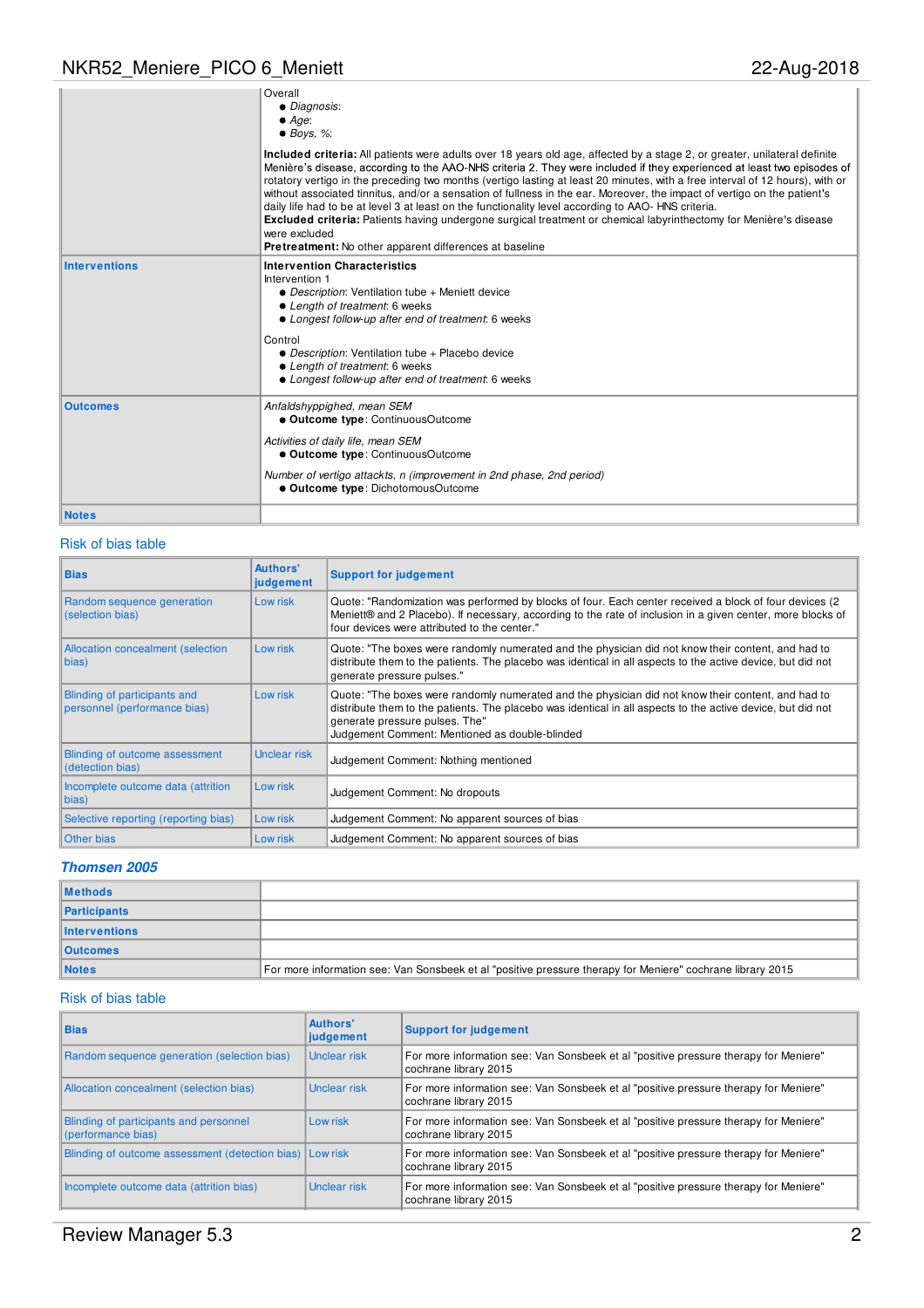# NKR52\_Meniere\_PICO 6\_Meniett 22-Aug-2018

| Selective reporting (reporting bias) | Hiah risk    | For more information see: Van Sonsbeek et al "positive pressure therapy for Meniere"<br>cochrane library 2015 |  |  |  |
|--------------------------------------|--------------|---------------------------------------------------------------------------------------------------------------|--|--|--|
| <b>Other bias</b>                    | Unclear risk | For more information see: Van Sonsbeek et al "positive pressure therapy for Meniere"<br>cochrane library 2015 |  |  |  |

Footnotes

# **Summary of findings tables**

### **Data and analyses**

### **2 Meniere apparatus vs Placebo apparatus**

| <b>Outcome or Subgroup</b>                                                                                           | <b>Studies</b> | <b>Participants</b> | <b>Statistical Method</b>                 | <b>Effect Estimate</b>       |
|----------------------------------------------------------------------------------------------------------------------|----------------|---------------------|-------------------------------------------|------------------------------|
| 2.1 Anfaldshyppighed. (Proportion of days with  <br>definitive vertigo) 4 mdr efter start af<br>behandling           |                | 57                  | Mean Difference (IV, Random, 95% CI)      | $-0.01$ [ $-0.09$ , $0.07$ ] |
| 2.2 Anfaldshyppighed. (Change in no. of days<br>with definitive vertigo) 4 mdr efter start af<br>behandlingen.       |                | 68                  | Mean Difference (IV, Fixed, 95% CI)       | $2.00$ [ $-0.35, 4.35$ ]     |
| 2.3 Anfaldshyppighed (Vertigo frequency) 2<br>mdr efter start af behandling                                          |                | 40                  | Mean Difference (IV, Fixed, 95% CI)       | $-2.10$ [ $-5.25$ , 1.05]    |
| 2.4 Anfaldshyppighed (mean no. vertigo<br>episoder, <20min) 6 uger efter start af<br>behandling                      |                | 77                  | Mean Difference (IV, Fixed, 95% CI)       | $0.15$ [-0.02, 0.32]         |
| 2.5 Antal tilfælde af vertigo (improvement in<br>number attacks lasting > 20min) 6 uger efter<br>start af behandling |                | 77                  | Risk Ratio (IV, Fixed, 95% CI)            | $1.19$ [0.82, 1.71]          |
| 2.6 Sværhedsgraden af anfaldet (vertigo<br>score) 4 mdr efter start af behandling                                    |                | 68                  | Mean Difference (IV, Fixed, 95% CI)       | $5.31$ [-2.40, 13.02]        |
| 2.9 Activities of daily life. 2-6 mdr efter start af<br>behandling                                                   | 3              | 185                 | Std. Mean Difference (IV, Random, 95% CI) | $-0.38$ $[-0.87, 0.12]$      |

### **Figures**

### **Figure 1 (Analysis 2.1)**



(A) Random sequence generation (selection bias)

(B) Allocation concealment (selection bias)

(C) Blinding of participants and personnel (performance bias)

(D) Blinding of outcome assessment (detection bias)

(E) Incomplete outcome data (attrition bias)

(F) Selective reporting (reporting bias)

(G) Other bias

Forest plot of comparison: 2 Meniere apparatus vs Placebo apparatus, outcome: 2.1 Anfaldshyppighed. (Proportion of days with definitive vertigo) 4 mdr efter start af behandling.

### **Figure 2 (Analysis 2.2)**



(F) Selective reporting (reporting bias)

(G) Other bias

Forest plot of comparison: 2 Meniere apparatus vs Placebo apparatus, outcome: 2.2 Anfaldshyppighed. (Change in no. of days with definitive vertigo) 4 mdr efter start af behandlingen..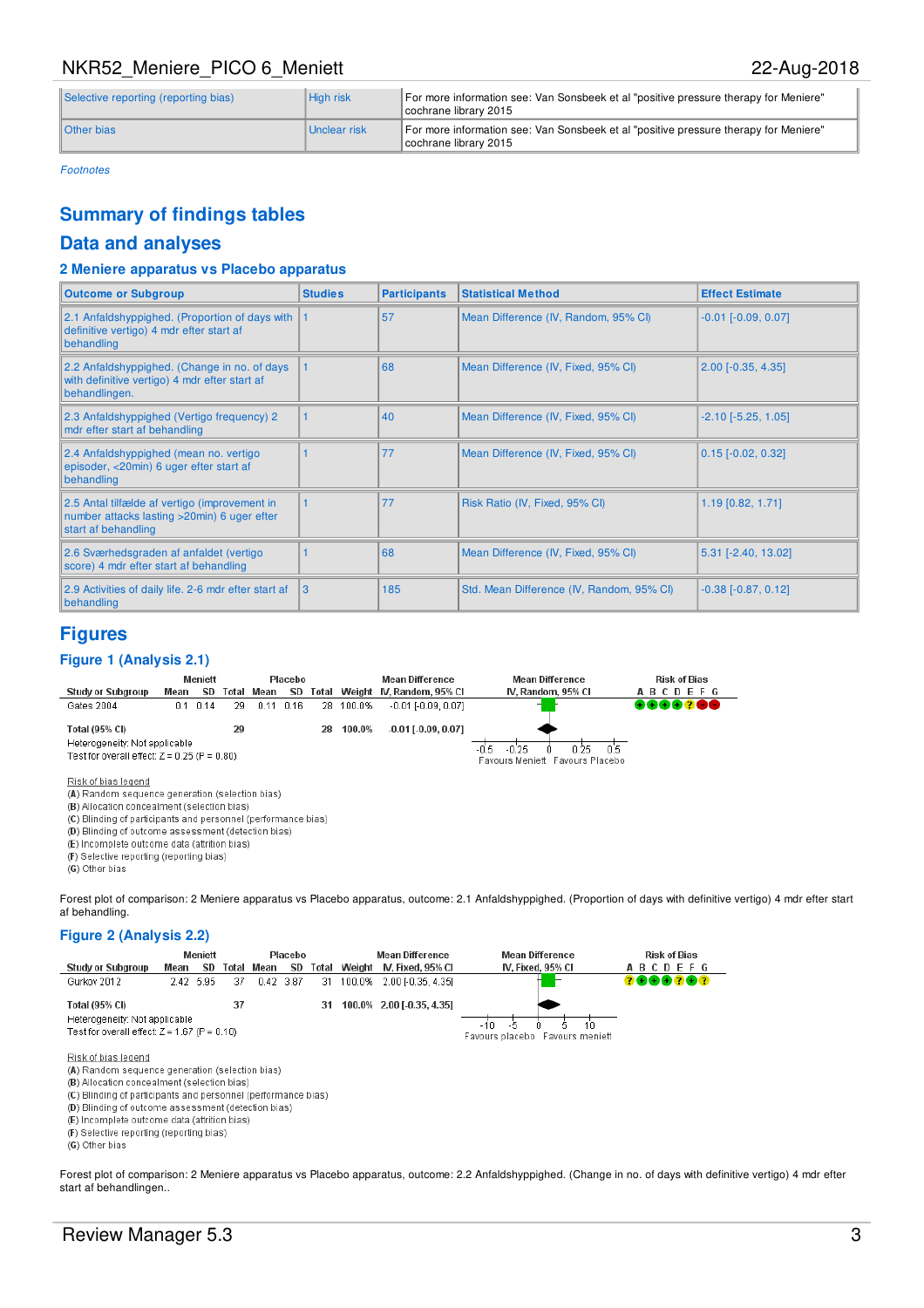### **Figure 3 (Analysis 2.3)**

|                                                                                                |         | <b>Meniett</b> |    |               | Placebo |       | <b>Mean Difference</b> |                           | <b>Mean Difference</b> | <b>Risk of Bias</b> |
|------------------------------------------------------------------------------------------------|---------|----------------|----|---------------|---------|-------|------------------------|---------------------------|------------------------|---------------------|
| <b>Study or Subgroup</b>                                                                       | Mean SD |                |    | Total Mean SD |         | Total | Weight                 | IV. Fixed. 95% CI         | IV. Fixed, 95% CI      | ABCDEFG             |
| Thomsen 2005                                                                                   | 1.9     | 4.1            | 20 |               | 4, 5.9  | 20.   | 100.0%                 | $-2.10$ $-5.25$ , 1.051   |                        | 22882 <b>8</b> 2    |
|                                                                                                |         |                |    |               |         |       |                        |                           |                        |                     |
| Total (95% CI)                                                                                 |         |                | 20 |               |         | 20    | 100.0%                 | $-2.10$ [ $-5.25$ , 1.05] |                        |                     |
| Heterogeneity: Not applicable                                                                  |         |                |    |               |         |       |                        |                           |                        |                     |
| 20<br>-20<br>Test for overall effect: $Z = 1.31$ (P = 0.19)<br>Favours Meniett Favours Placebo |         |                |    |               |         |       |                        |                           |                        |                     |
|                                                                                                |         |                |    |               |         |       |                        |                           |                        |                     |
| Risk of bias legend                                                                            |         |                |    |               |         |       |                        |                           |                        |                     |
| (A) Random sequence generation (selection bias)                                                |         |                |    |               |         |       |                        |                           |                        |                     |
| (B) Allocation concealment (selection bias)                                                    |         |                |    |               |         |       |                        |                           |                        |                     |
| (C) Blinding of participants and personnel (performance bias)                                  |         |                |    |               |         |       |                        |                           |                        |                     |
| (D) Plinding of outcome geogeement (detection bigs)                                            |         |                |    |               |         |       |                        |                           |                        |                     |

(E) Incomplete outcome data (attrition bias)

(F) Selective reporting (reporting bias)

(G) Other bias

Forest plot of comparison: 2 Meniere apparatus vs Placebo apparatus, outcome: 2.3 Anfaldshyppighed (Vertigo frequency) 2 mdr efter start af behandling.

#### **Figure 4 (Analysis 2.4)**

|                                                                                                                                                                                        |      | Meniett        |       | Placebo |       |       | <b>Mean Difference</b> | <b>Mean Difference</b>    | <b>Risk of Bias</b> |                |  |
|----------------------------------------------------------------------------------------------------------------------------------------------------------------------------------------|------|----------------|-------|---------|-------|-------|------------------------|---------------------------|---------------------|----------------|--|
| <b>Study or Subgroup</b>                                                                                                                                                               | Mean | SD             | Total | Mean    | SD    | rotal | Weight                 | IV. Fixed. 95% CI         | IV. Fixed, 95% CI   | <b>ABCDEFG</b> |  |
| Russo 2017                                                                                                                                                                             |      | 0.2 0.51224994 | 41    | 0.05    | 0.216 | 36.   | 100.0%                 | $0.15$ FO.02, 0.321       |                     | 8882888        |  |
| <b>Total (95% CI)</b>                                                                                                                                                                  |      |                | 41    |         |       | 36    |                        | 100.0% 0.15 [-0.02, 0.32] |                     |                |  |
| Heterogeneity: Not applicable<br>-0.5<br>0.5                                                                                                                                           |      |                |       |         |       |       |                        |                           |                     |                |  |
| Test for overall effect: $Z = 1.71$ (P = 0.09)<br>Favours Meniett Favours Placebo                                                                                                      |      |                |       |         |       |       |                        |                           |                     |                |  |
| Risk of bias legend<br>(A) Random sequence generation (selection bias)<br>(B) Allocation concealment (selection bias)<br>(C) Blinding of participants and personnel (performance bias) |      |                |       |         |       |       |                        |                           |                     |                |  |
| (D) Blinding of outcome assessment (detection bias)                                                                                                                                    |      |                |       |         |       |       |                        |                           |                     |                |  |
| (E) Incomplete outcome data (attrition bias)                                                                                                                                           |      |                |       |         |       |       |                        |                           |                     |                |  |
| (F) Selective reporting (reporting bias)                                                                                                                                               |      |                |       |         |       |       |                        |                           |                     |                |  |

(G) Other bias

Forest plot of comparison: 2 Meniere apparatus vs Placebo apparatus, outcome: 2.4 Anfaldshyppighed (mean no. vertigo episoder, <20min) 6 uger efter start af behandling.

### **Figure 5 (Analysis 2.5)**



(G) Other bias

Forest plot of comparison: 2 Meniere apparatus vs Placebo apparatus, outcome: 2.5 Antal tilfælde af vertigo (improvement in number attacks lasting >20min) 6 uger efter start af behandling.

#### **Figure 6 (Analysis 2.6)**



(G) Other bias

Forest plot of comparison: 2 Meniere apparatus vs Placebo apparatus, outcome: 2.6 Sværhedsgraden af anfaldet (vertigo score) 4 mdr efter start af behandling.